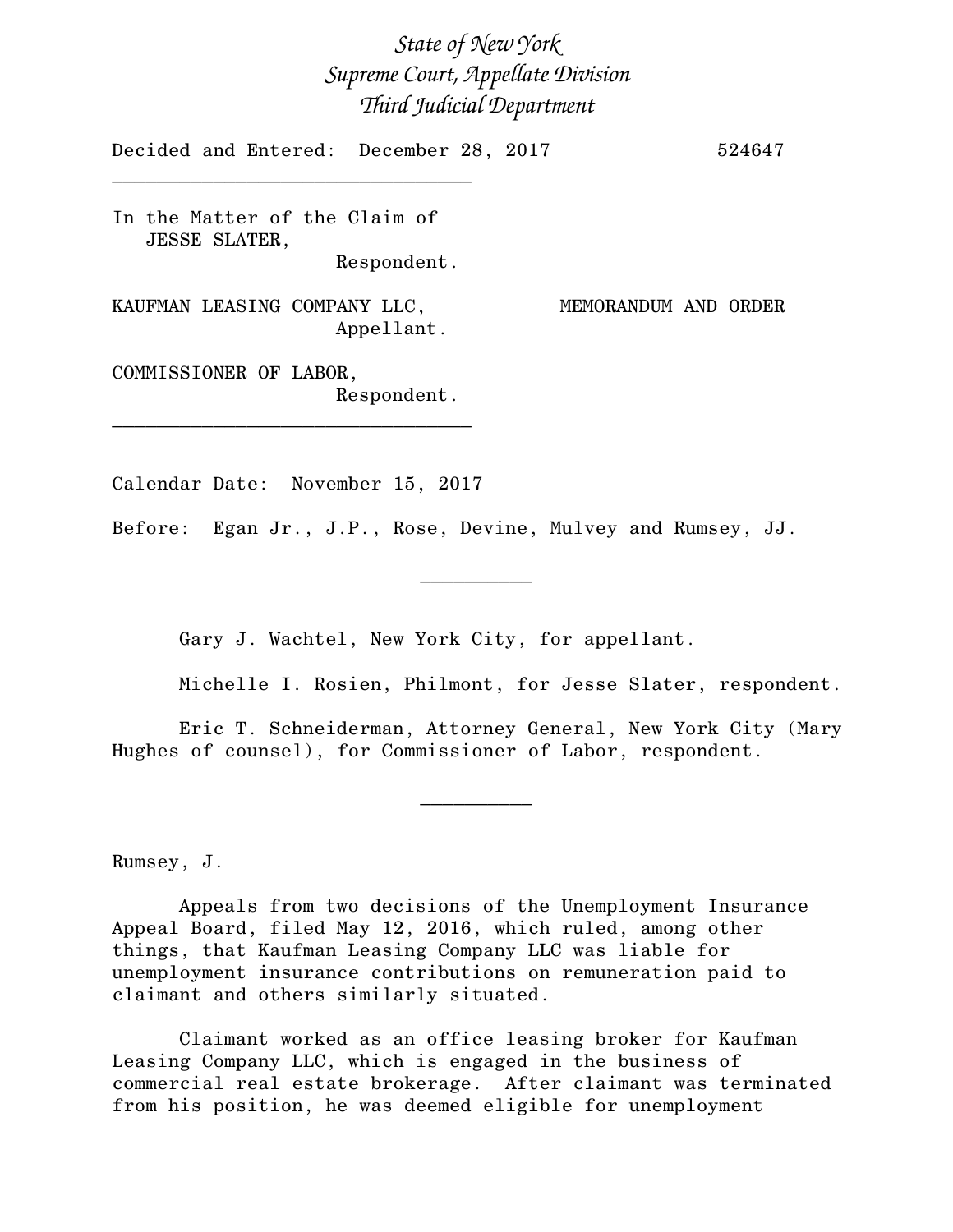insurance benefits on the basis that an employer-employee relationship existed, and Kaufman was assessed for additional unemployment insurance contributions on remuneration paid to claimant and those similarly situated. Kaufman objected to the finding of an employment relationship and, following a hearing, an Administrative Law Judge affirmed the initial determination. The Unemployment Insurance Appeal Board affirmed that decision and this appeal ensued.

We affirm. "A determination that an employer-employee relationship exists must rest upon evidence that [the purported employer] exercises control over the results produced by its salespersons or the means used to achieve the results" (Matter of 12 Cornelia St. [Ross], 56 NY2d 895, 897 [1982] [internal quotation marks and citation omitted]). "Whether an employment relationship exists within the meaning of the unemployment insurance law is a question of fact, no one factor is determinative and the determination of the [Board], if supported by substantial evidence on the record as a whole, is beyond further judicial review even though there is evidence in the record that would have supported a contrary conclusion" (Matter of Concourse Ophthalmology Assoc. [Roberts], 60 NY2d 734, 736 [1983] [citations omitted]; see Matter of Link [Cantor & Pecorella, Inc.-Commissioner of Labor], 153 AD3d 1061, 1062  $[2017]$ .

Here, the record establishes that claimant, a licensed real estate salesperson, submitted his resume and was interviewed twice before being hired as an office leasing broker and signing an independent contractor agreement. Kaufman provided claimant and those similarly situated an extensive training program that included assignment of a mentor and instruction by a third-party vendor hired by the Kaufman that took place either at Kaufman's offices or the vendor's location. The training included instruction on best practices, basic leasing terminology, how to identify prospects, how to make cold calls and how to negotiate a transaction. Even after claimant successfully completed the training program within the probationary period, the services of the vendor were still available to him. Claimant was paid a draw during the probationary and training period, for which Kaufman did not seek reimbursement. Kaufman also provided claimant and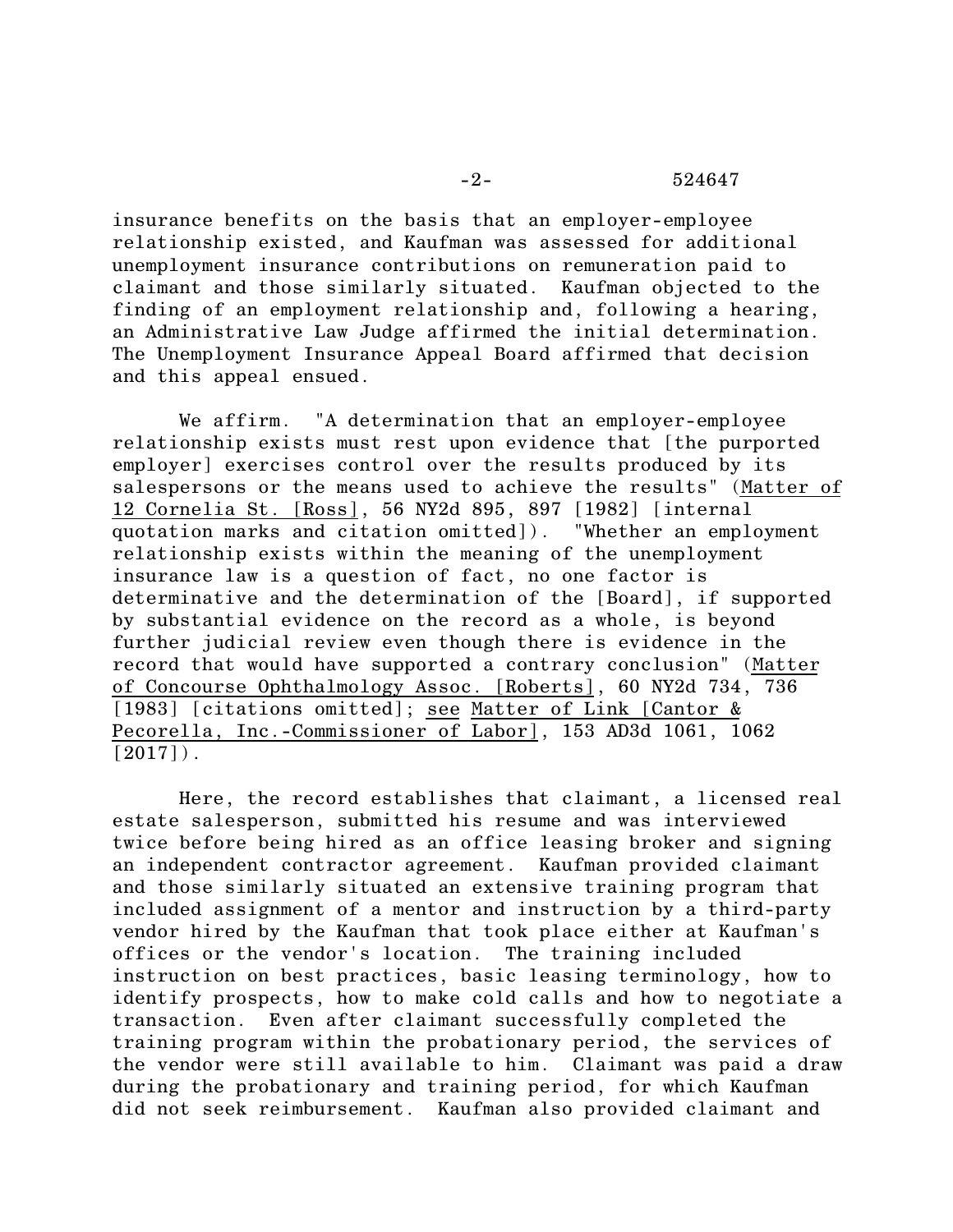## -3- 524647

those similarly situated an office with equipment and supplies – including desks, computers, Internet and multiple listing service – where claimant and those similarly situated were expected to report when the office opened at 8:30 a.m. or otherwise inform a supervisor of his or her whereabouts during the day.

In addition, Kaufman issued claimant and those similarly situated a work email address, as well as business cards with the salesperson's name and Kaufman's name on them. Pursuant to the signed agreement, Kaufman reimbursed claimant and those similarly situated for certain professional expenses, set the commission rates, reserved the right to request monthly reports, required confidential final transaction reports, provided health insurance at Kaufman's expense, prohibited the performance of similar services outside the company and required that the services be performed to the best of the salesperson's abilities in a timely and productive manner. Under these circumstances, substantial evidence supports the Board's finding that the level of supervision and control exerted by Kaufman amounted to an employer-employee relationship, notwithstanding that there was other evidence in the record to support a contrary conclusion (see Matter of Cushman & Wakefield, Inc., AD3d , , 61 NYS3d 732, 735 [2017]; Matter of Link [Cantor & Pecorella-Commissioner of Labor], 153 AD3d at 1062-1063; Matter of Lambert [Staubach Retail Servs. New England, LLC-Commissioner of Labor], 18 AD3d 1049, 1050 [2005]; Matter of Atac [Fashion Realty Group-Commissioner of Labor], 265 AD2d 777, 777 [1999]). To the extent that the testimony from a Kaufman representative contradicted claimant's testimony, this created a credibility issue for the Hearing Officer to resolve (see Matter of Spielberger [Commissioner of Labor], 122 AD3d 998, 1000 [2014]).

Furthermore, we find no reason to disturb the Board's finding that the supervision, direction and control exercised by Kaufman was beyond the required supervision, as set forth in 19 NYCRR 175.21, of a broker over a real estate salesperson. Finally, we are unpersuaded by Kaufman's assertion that, in view of the written agreement, no employment relationship existed as a matter of law pursuant to Labor Law § 511 (19). Inasmuch as a review of the written agreement establishes that it does not set forth all of the required statutory provisions, the Board